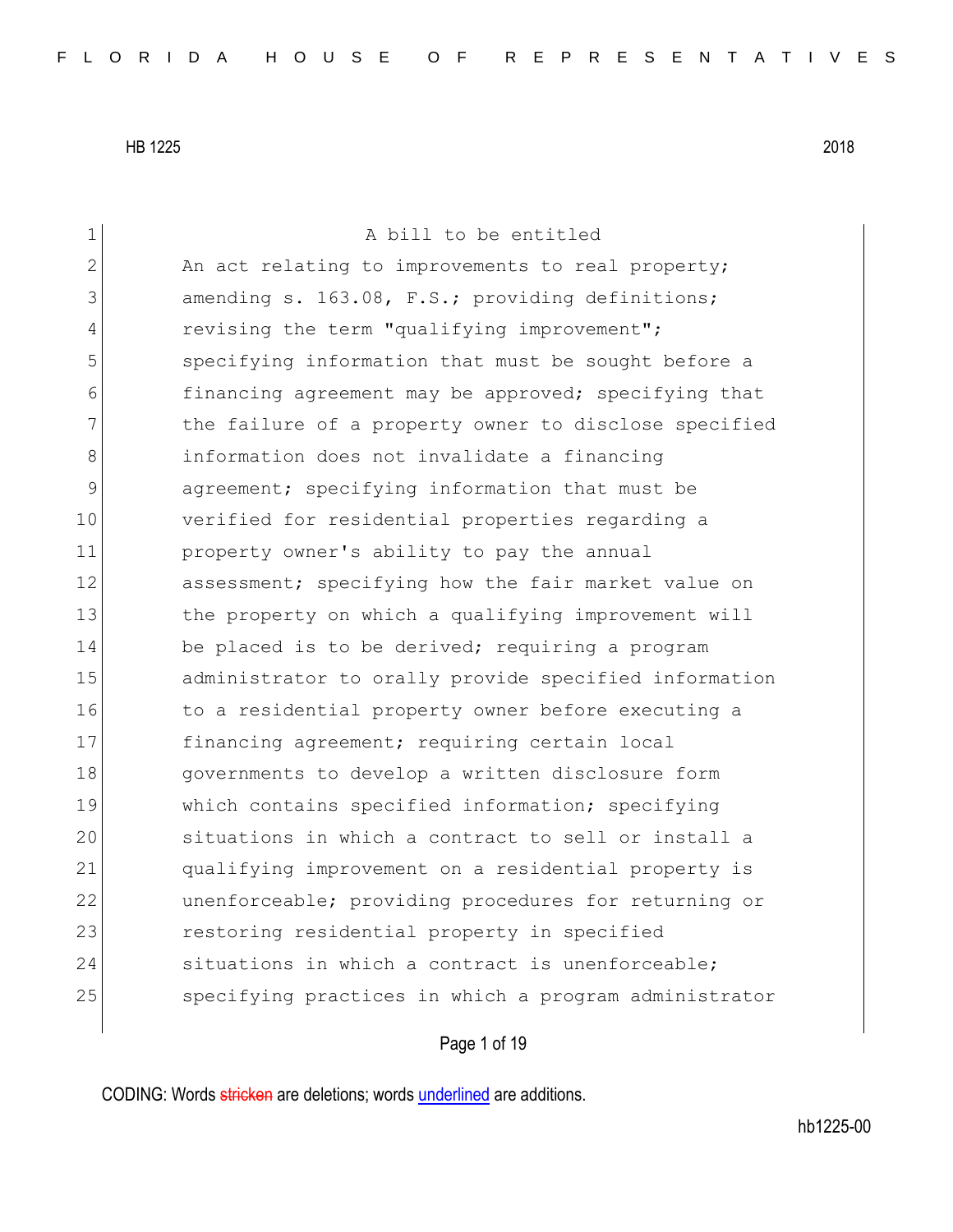| 26 | may not engage; providing exceptions; specifying                                |
|----|---------------------------------------------------------------------------------|
| 27 | actions that a contractor may not engage in regarding                           |
| 28 | financing agreements; requiring a program                                       |
| 29 | administrator to make publicly available specified                              |
| 30 | information regarding qualifying improvements;                                  |
| 31 | authorizing a program administrator to include                                  |
| 32 | additional products under specified conditions;                                 |
| 33 | requiring the qualifying improvements program to post                           |
| 34 | an annual report on its website; specifying items to                            |
| 35 | be included in such report; providing an effective                              |
| 36 | date.                                                                           |
| 37 |                                                                                 |
| 38 | Be It Enacted by the Legislature of the State of Florida:                       |
| 39 |                                                                                 |
| 40 | Section 1. Subsections $(7)$ , $(10)$ , $(11)$ , $(12)$ , $(13)$ , $(14)$ ,     |
| 41 | (15), and (16), of section 163.08, Florida Statutes, are                        |
| 42 | renumbered as subsections $(17)$ , $(19)$ , $(20)$ , $(21)$ , $(22)$ , $(23)$ , |
| 43 | (24), and (26), respectively, present subsection (8) is                         |
| 44 | renumbered as subsection (18) and amended, present subsections                  |
| 45 | (2) and (9), are amended, and new subsections (7) through (16)                  |
| 46 | and (25) are added to that section, to read:                                    |
| 47 | Supplemental authority for improvements to real<br>163.08                       |
| 48 | property.-                                                                      |
| 49 | (2)<br>As used in this section, the term:                                       |
| 50 | "Facility" means any portion of a building,<br>(a)                              |
|    |                                                                                 |

Page 2 of 19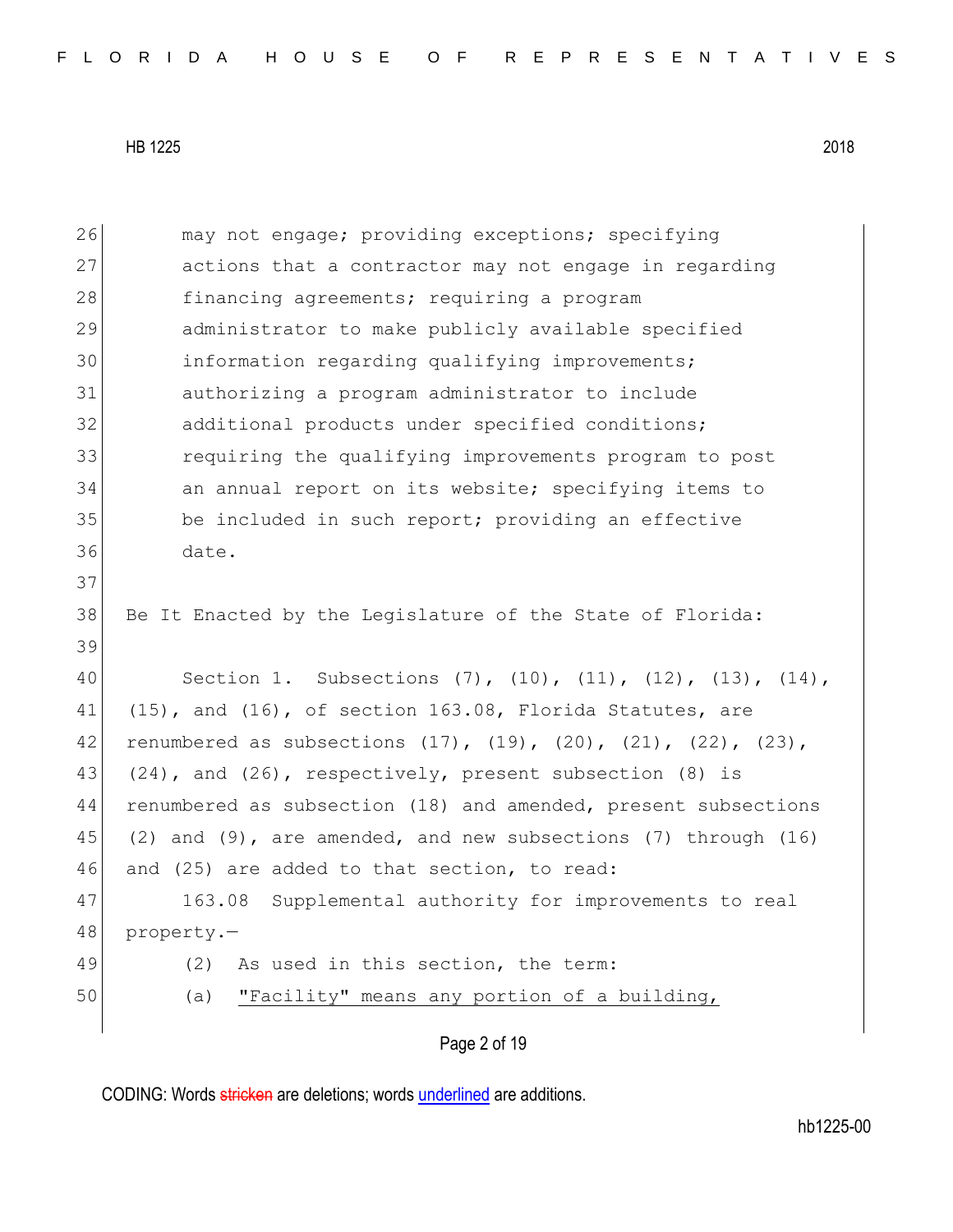51 structure, or site improvement located on a site as defined in 52 Section 202 of the 2017 Florida Building Code. 53 (b) "Local government" means a county, a municipality, a 54 dependent special district as defined in s. 189.012, or a 55 separate legal entity created pursuant to s.  $163.01(7)$ . 56 (c) "Non-residential property" means any property type 57 that is not a residential property. 58 (d) "Program administrator" means a for-profit or not-59 for-profit entity which administers a qualifying improvement 60 program on behalf and at the discretion of a local government. 61 (e)  $\left(\frac{b}{b}\right)$  "Qualifying improvement" includes any: 62 1. Energy conservation and efficiency improvement, which 63 is a measure to reduce consumption through conservation or a 64 more efficient use of electricity, natural gas, propane, or 65 other forms of energy on the property, including, but not 66 limited to, air sealing; installation of insulation; 67 installation of energy-efficient heating, cooling, or 68 ventilation systems; building modifications to increase the use 69 of daylight; replacement of windows; installation of energy 70 controls or energy recovery systems; installation of electric 71 vehicle charging equipment; and installation of efficient 72 lighting equipment. 73 2. Renewable energy improvement, which is the 74 installation of any system in which the electrical, mechanical, 75 or thermal energy is produced from a method that uses one or

## Page 3 of 19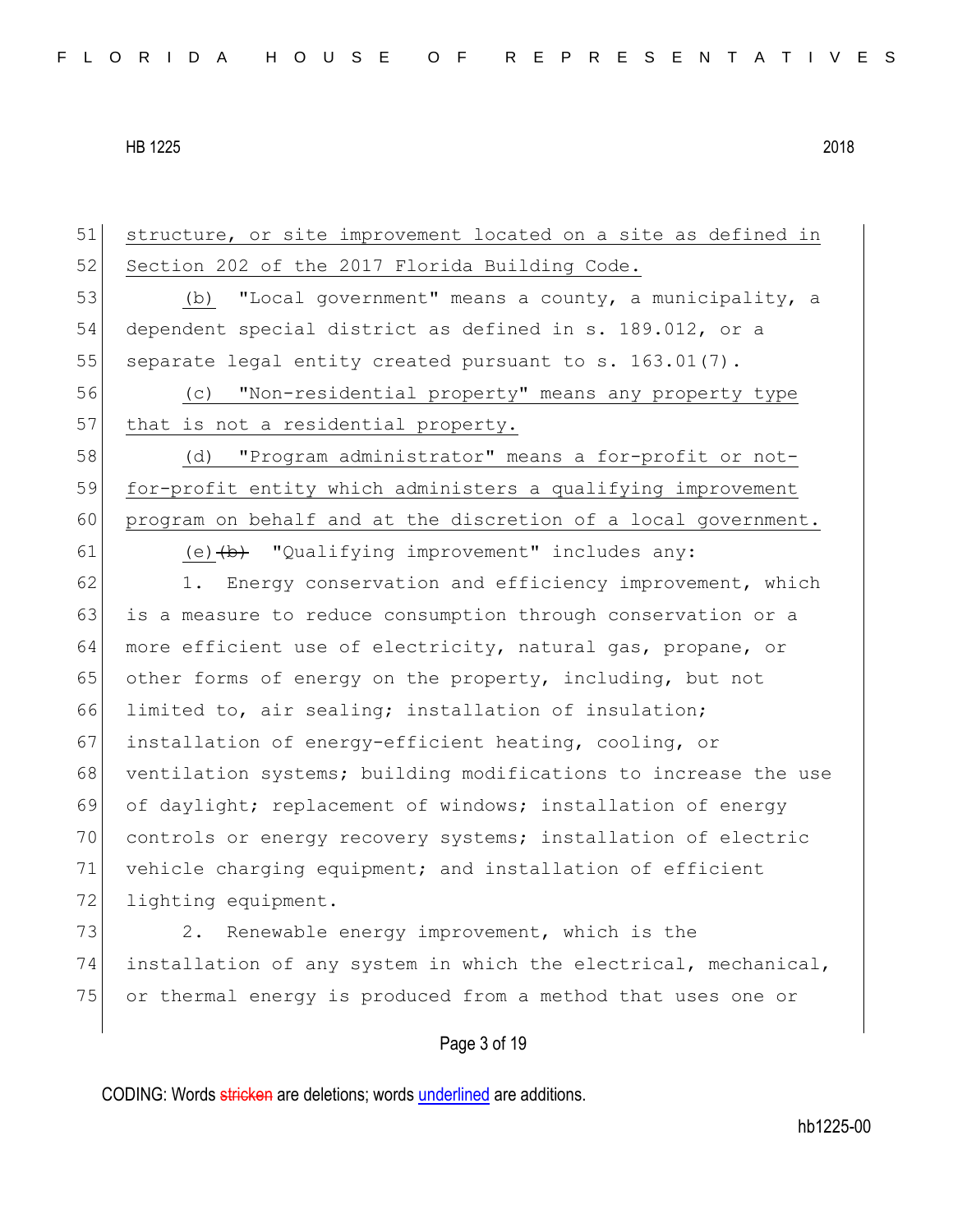| 76  | more of the following fuels or energy sources: hydrogen, solar  |
|-----|-----------------------------------------------------------------|
| 77  | energy, geothermal energy, bioenergy, and wind energy.          |
| 78  | Wind resistance improvement, which includes the<br>3.           |
| 79  | products and installation for, but is not limited to:           |
| 80  | Improving the strength of the roof deck attachment;<br>a.       |
| 81  | Creating a secondary water barrier to prevent water<br>b.       |
| 82  | intrusion;                                                      |
| 83  | Installing Wind-resistant shingles;<br>$\mathsf{C}$ .           |
| 84  | Installing Gable-end bracing;<br>d.                             |
| 85  | Reinforcing Roof-to-wall connections;<br>$\rm e$ .              |
| 86  | f.<br>Installing Storm shutters; or                             |
| 87  | Installing opening protections.<br>q.                           |
| 88  | "Qualifying improvements program" means a program<br>(f)        |
|     | that includes financing and administration activities           |
| 89  |                                                                 |
| 90  | undertaken by a program administrator or other entity for       |
| 91  | property owners to purchase and install qualifying improvements |
| 92  | on a building or facility.                                      |
| 93  | "Residential property" means real estate on which any<br>(g)    |
| 94  | of the following is located:                                    |
| 95  | One single-family residential unit or one multifamily<br>1.     |
| 96  | structure containing one to four residential units;             |
| 97  | Single-family residential units such as condominiums,<br>2.     |
| 98  | townhouses, timeshares, mobile homes, or houses in a            |
| 99  | subdivision that may be legally sold, leased, or otherwise      |
| 100 | conveyed on a unit-by-unit basis, regardless of whether the     |

# Page 4 of 19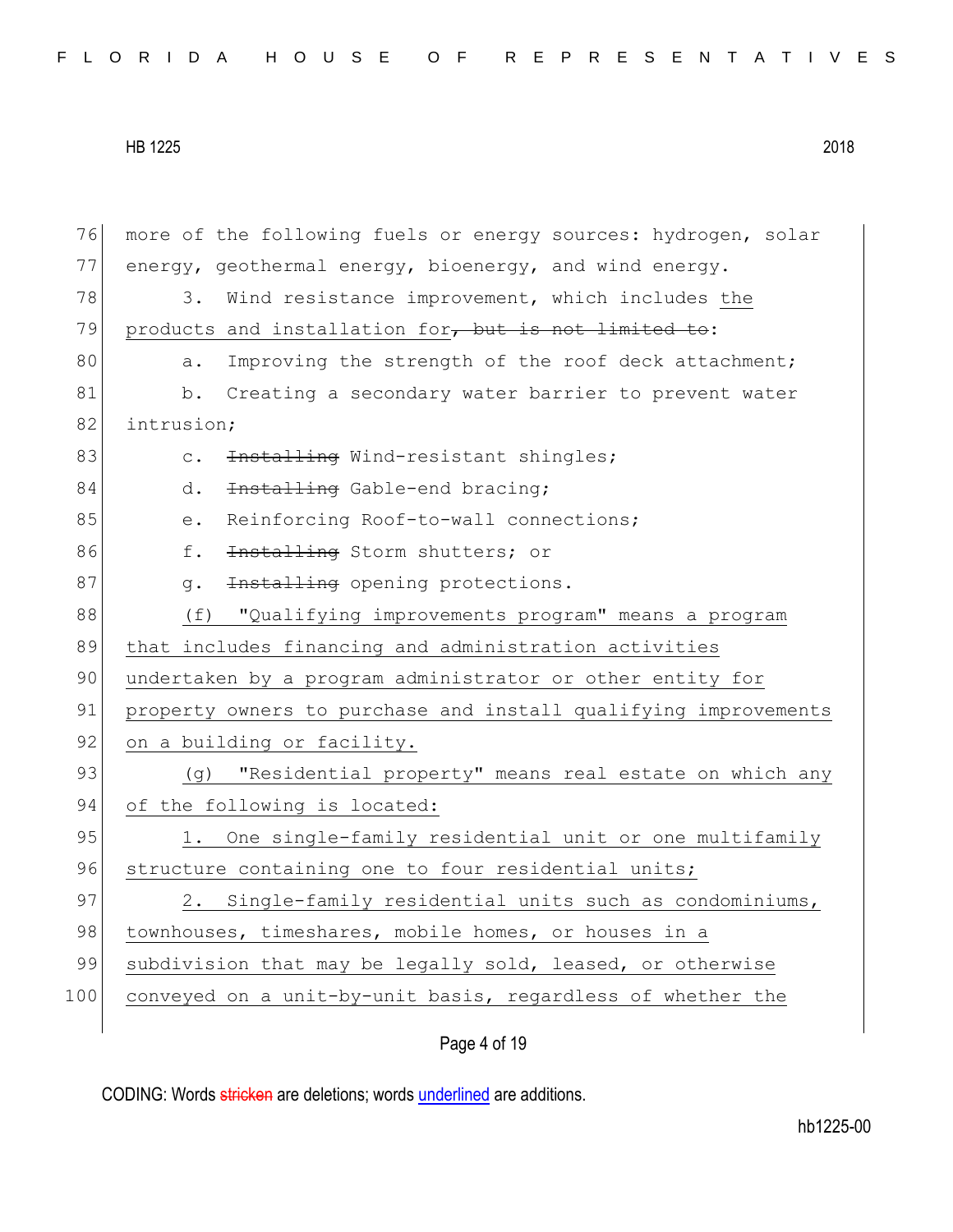| 101 | units are a part of a larger building or parcel containing more |
|-----|-----------------------------------------------------------------|
| 102 | than four residential units.                                    |
| 103 | A financing agreement may not be used to fund<br>(7)            |
| 104 | ancillary work unless the scope of the ancillary work is        |
| 105 | directly related to and necessary for the installation and safe |
| 106 | operation of a qualifying improvement and the cost of the       |
| 107 | ancillary work does not exceed the cost of the individual       |
| 108 | qualifying improvement to which it is directly related.         |
| 109 | (8) A financing agreement may not be approved unless it         |
| 110 | has reasonably been determined or commercially available        |
| 111 | methods have been used to reasonably determine that:            |
| 112 | The property taxes and other assessments on the<br>(a)          |
| 113 | property are current and that the property owner has not been   |
| 114 | delinquent in making such payments for the preceding 3 years or |
| 115 | for the time the property owner has owned the property,         |
| 116 | whichever is less.                                              |
| 117 | The property has no recorded and outstanding<br>(b)             |
| 118 | involuntary liens in excess of \$1,000.                         |
| 119 | There are no notices of default currently recorded on<br>(C)    |
| 120 | the property that have not been rescinded.                      |
| 121 | For residential properties, the property owner has<br>(d)       |
| 122 | not been subject to a bankruptcy proceeding within the last 7   |
| 123 | years unless it was discharged or dismissed more than 2 years   |
| 124 | before the application date.                                    |
| 125 | For residential properties, the property owner is<br>(e)        |
|     |                                                                 |

Page 5 of 19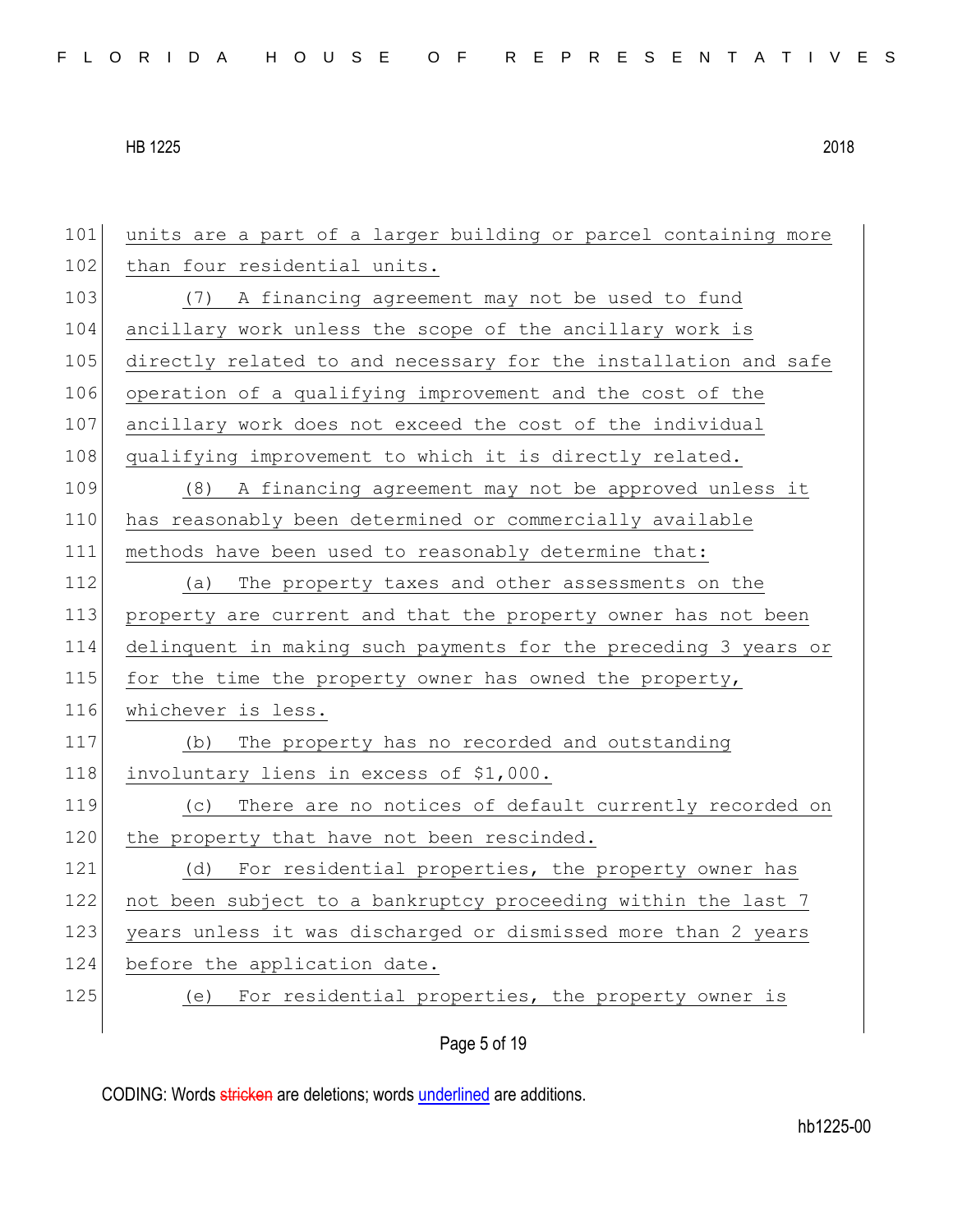| 126 | current on nonmortgage debt excluding medical debt, and has had      |
|-----|----------------------------------------------------------------------|
| 127 | no more than one late payment exceeding 30 days during the 12        |
| 128 | months immediately preceding the application date.                   |
| 129 | The property owner is current on all mortgage debt on<br>(f)         |
| 130 | the property and has had no more than one late payment               |
| 131 | exceeding 30 days during the 12 months immediately preceding         |
| 132 | the application date.                                                |
| 133 | The property is within the geographic boundaries of<br>(q)           |
| 134 | the applicable qualifying improvements program.                      |
| 135 | The total financed amount and mortgage-related debt<br>(h)           |
| 136 | on the property does not exceed 97 percent of the fair market        |
| 137 | value of the property, as determined pursuant to subsection          |
| 138 | $(10)$ .                                                             |
| 139 | The term of the financing agreement does not exceed<br>(i)           |
| 140 | the estimated useful life of the qualifying improvement for          |
| 141 | which the majority of the financing has been provided. The           |
| 142 | program administrator shall determine the useful life using          |
| 143 | established third-party standards or certification criteria          |
| 144 | from government agencies or nationally recognized standards and      |
| 145 | testing organizations.                                               |
| 146 | The program administrator or other entity must ask if<br>$(\dagger)$ |
| 147 | the property owner has obtained or sought to obtain additional       |
| 148 | qualifying improvements on the same property that have not yet       |
| 149 | been recorded. The failure of a property owner to disclose           |
| 150 | information set forth in this subsection does not invalidate a       |
|     |                                                                      |

# Page 6 of 19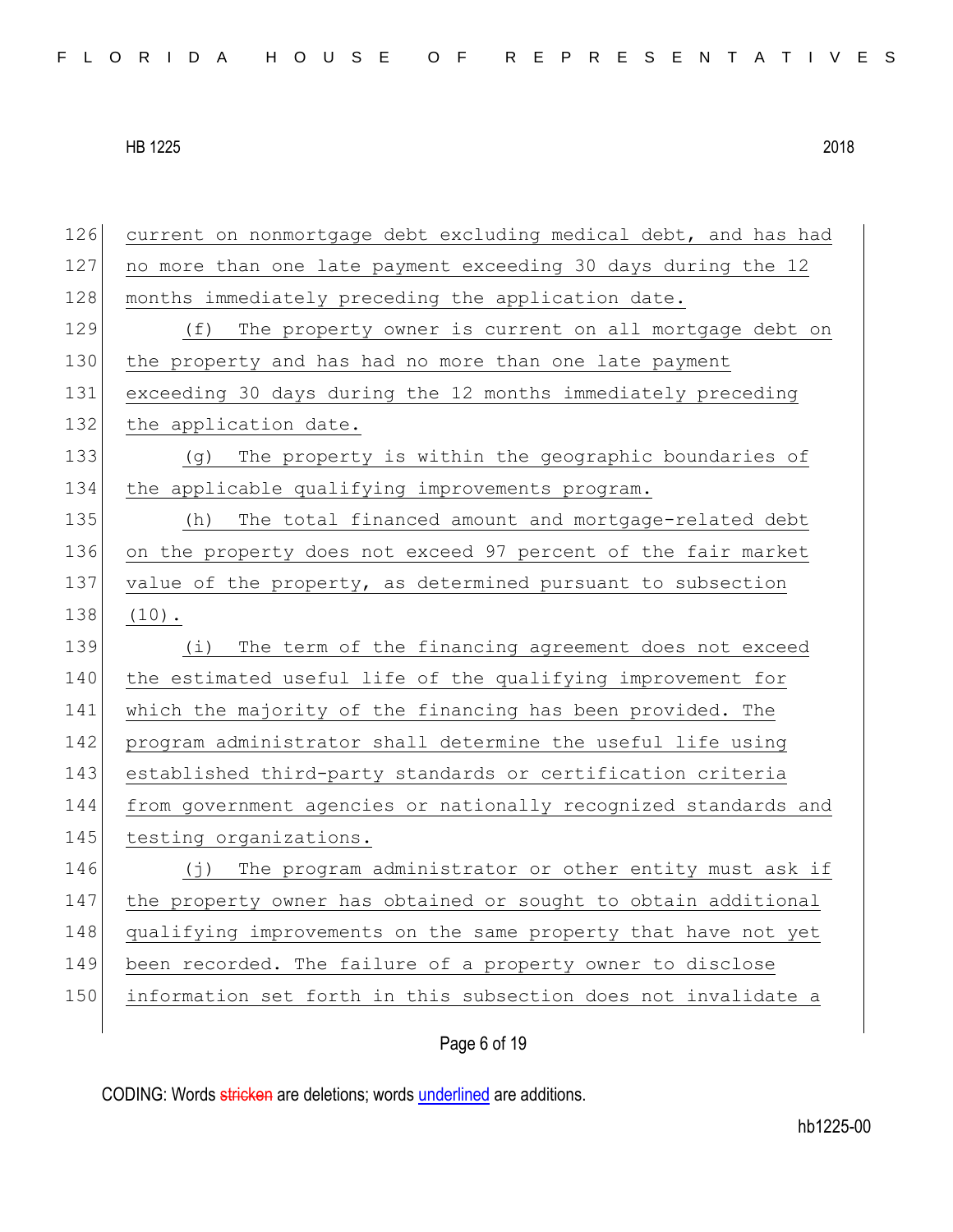financing agreement or any obligation thereunder, even if the total financed amount of the qualifying improvement exceeds the amount that would otherwise be authorized under paragraph (h) 154 or subsection (18). 155 The existence of a prior qualifying improvement assessment or a prior financing agreement is not evidence that the financing agreement under consideration is affordable or meets other 159 program requirements. (9) In addition to obtaining the information in subsection (8), and before a program administrator or other 162 entity approves a qualifying improvement on residential 163 property, he or she must use information contained in the property owner's application, reasonably reliable third-party 165 records, or an automated verification system to reasonably determine whether the property owner has the ability to pay the annual assessment for the qualifying improvement. The program 168 administrator must review the property owner's household 169 income, housing expenses, assets, and other debt obligations. 170 If the program administrator uses an automated verification system, it must be a system that can verify the property owner's income, is not based on predictive or estimation methodologies, and has been determined sufficient for such verification purposes by a federal mortgage lending authority or regulator. In reviewing the property owner's ability to pay,

Page 7 of 19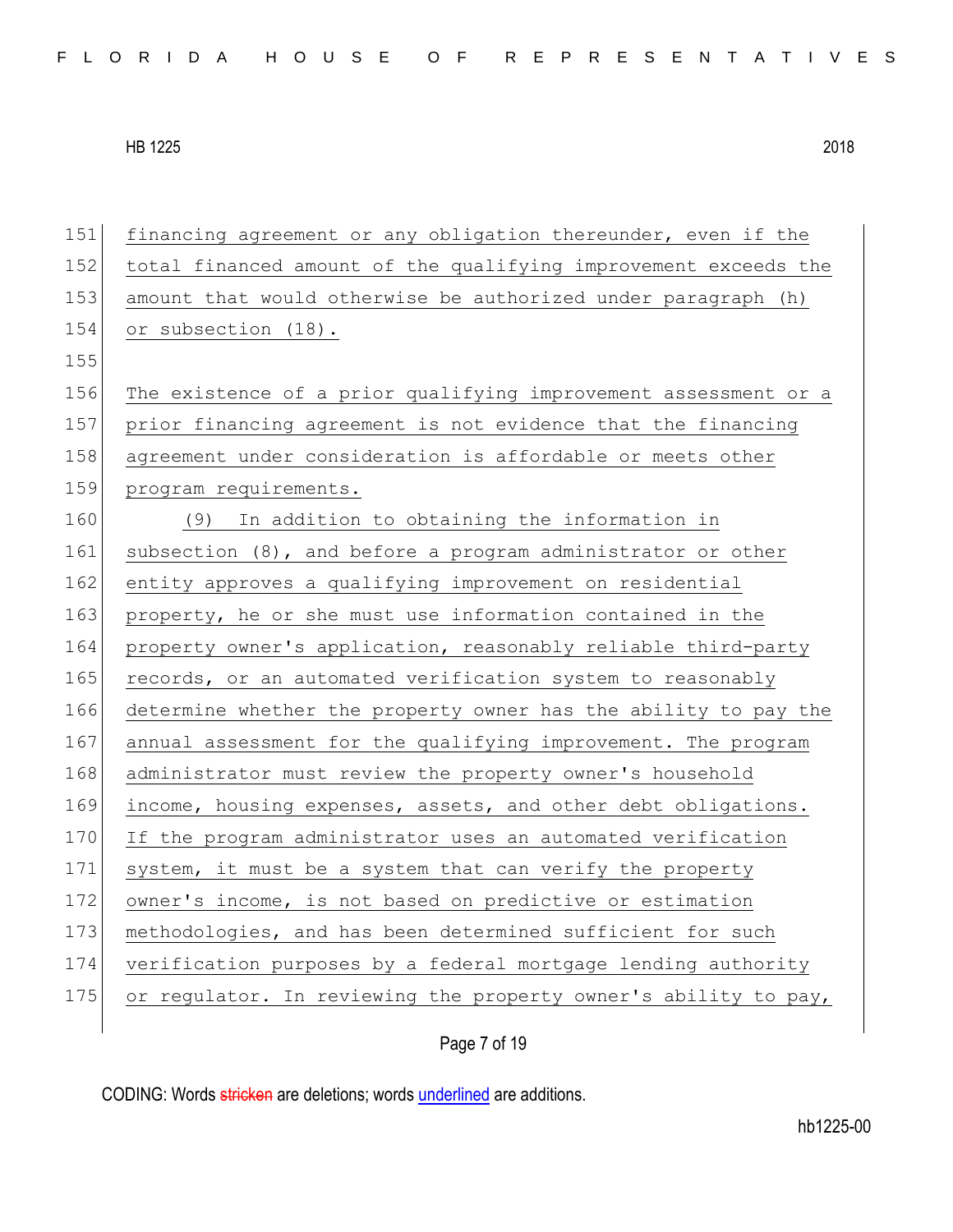176 the program administrator: 177 (a) When determining the household income, may include 178 the income of any property owner aged 18 years old or older 179 whose name is on the property title. If a person's income is 180 considered, that person's debt obligations must also be 181 considered. 182 (b) May not consider the equity of the property that will 183 secure the assessment. 184 (c) Shall determine the property owner's debt obligations 185 using reasonably reliable third-party records, including at 186 least one consumer credit report from an agency that meets the 187 requirements of 15 U.S.C. s. 1681a(p). Debt obligations to be 188 reviewed include: 189 1. Secured and unsecured debt. 190 2. Housing expenses. A program administrator shall make a 191 reasonable estimate of the basic housing expenses based on the 192 number of persons in the household. 193 3. Stated alimony or child support obligations. 194 (d) Shall determine whether the property owner has 195 sufficient income to pay the annual assessment and that he or 196 she has sufficient residual income to meet his or her household 197 living expenses. 198 (10) A program administrator must derive the fair market 199 value of the property using one of the following methods and 200 must disclose the value to the property owner before the

### Page 8 of 19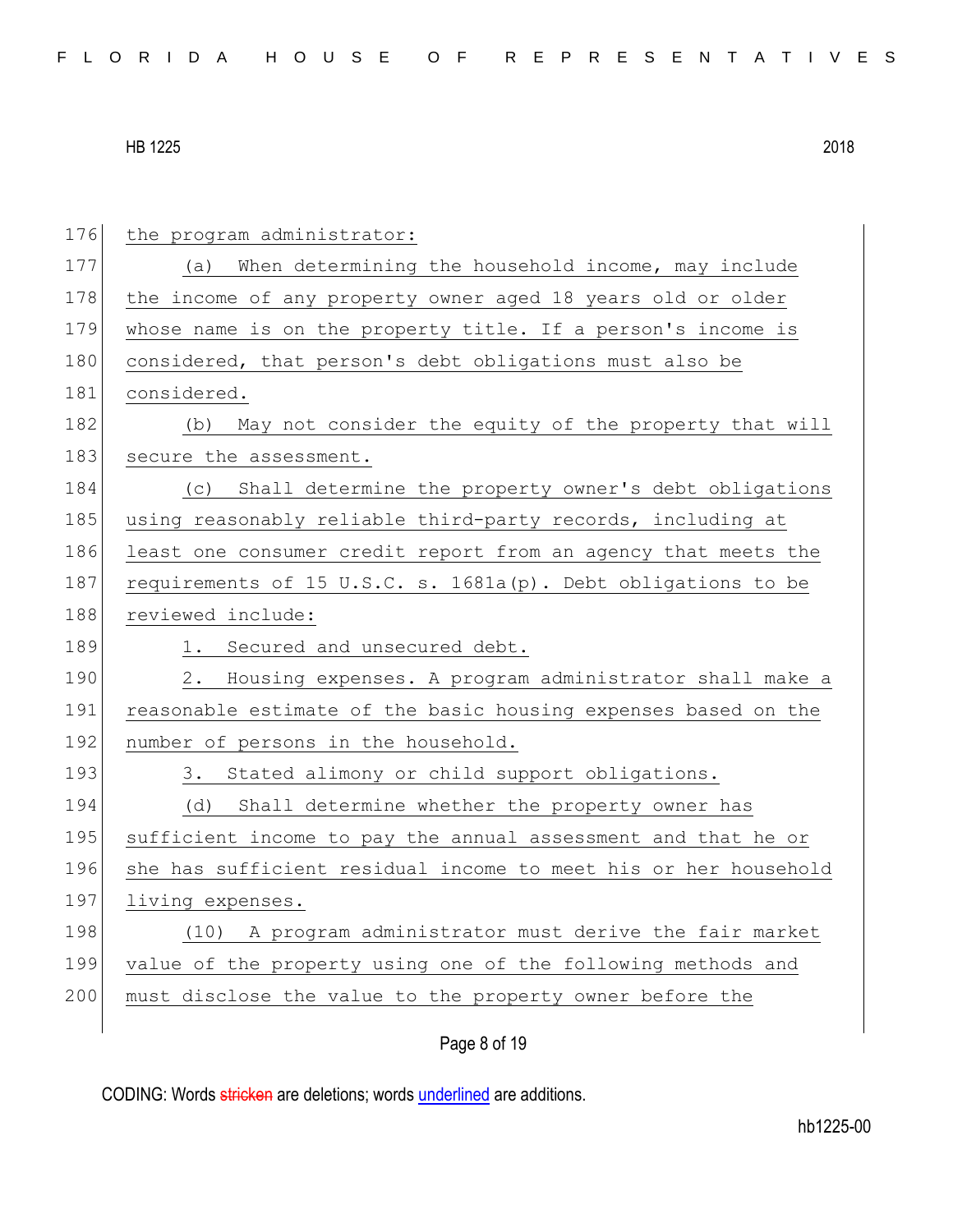| 201 | property owner executes the financing agreement:              |
|-----|---------------------------------------------------------------|
| 202 | The value derived using an automated valuation model<br>(a)   |
| 203 | provided by a third-party vendor that contains estimation     |
| 204 | models with confidence scores, if available. To use this      |
| 205 | method:                                                       |
| 206 | The third-party vendor must provide regular<br>1.             |
| 207 | statistical calibration.                                      |
| 208 | 2. The program administrator must use at least three          |
| 209 | automated valuation models for each property. If a model      |
| 210 | provides a range of values, the value for the model shall be  |
| 211 | the average between the high and low values.                  |
| 212 | 3.<br>The program administrator must use the value with the   |
| 213 | highest confidence score for a property. If an automated      |
| 214 | valuation model does not provide a confidence score for a     |
| 215 | subject property, the program administrator must use the      |
| 216 | average of all estimated values to determine the fair market  |
| 217 | value.                                                        |
| 218 | The property appraiser's determination of just value.<br>(b)  |
| 219 | An appraisal prepared by an independent third party,<br>(C)   |
| 220 | a broker price opinion, a comparative market analyses, or any |
| 221 | other methodology commonly used in the real estate finance    |
| 222 | industry.                                                     |
| 223 | Before a residential property owner executes a<br>$(11)$ (a)  |
| 224 | financing agreement, the program administrator must orally    |
| 225 | review the key terms of the financing agreement, using plain  |
|     |                                                               |

Page 9 of 19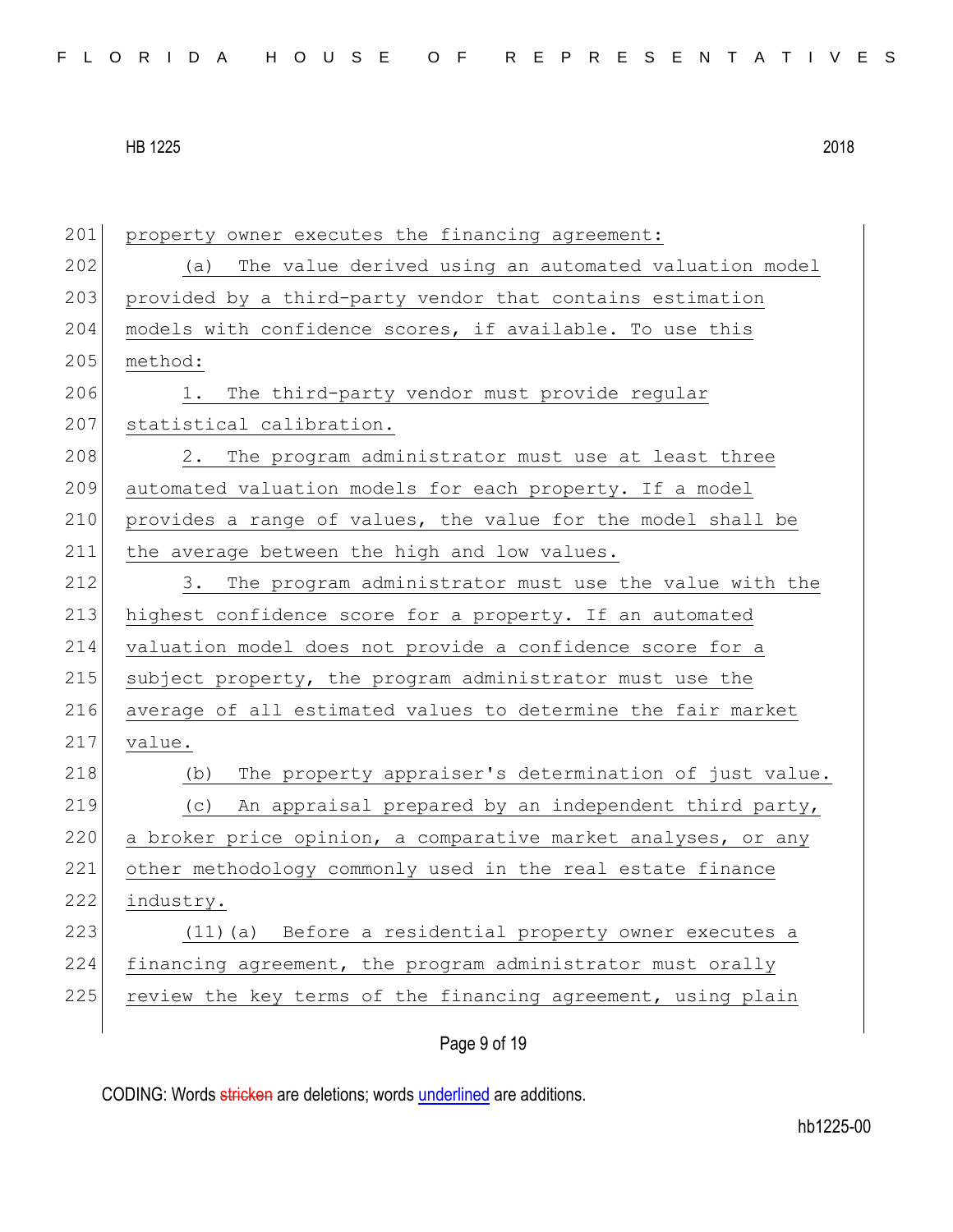| 226 | language, with at least one property owner or the verified     |
|-----|----------------------------------------------------------------|
| 227 | authorized representative of the owner and that person must    |
| 228 | provide written acknowledgment that the oral confirmation was  |
| 229 | given.                                                         |
| 230 | The program administrator must record the oral<br>(b)          |
| 231 | confirmation in an audio format and protect the information as |
| 232 | required by law. The program administrator may not use a       |
| 233 | prerecorded device.                                            |
| 234 | (c) The program administrator shall develop additional         |
| 235 | procedures under this subsection to address the needs and      |
| 236 | concerns of elderly persons.                                   |
| 237 | (12) (a) Each local government that offers a qualifying        |
| 238 | improvements program must develop a written disclosure form    |
| 239 | that must be provided to the residential property owner before |
| 240 | he or she executes the financing agreement and which contains  |
| 241 | the key terms of the agreement, including:                     |
| 242 | 1. A description of the qualifying improvement and             |
| 243 | ancillary work;                                                |
| 244 | 2. The total financed amount, including the cost of the        |
| 245 | qualifying improvement, ancillary work, installation, program  |
| 246 | fees, and prepaid interest, if any;                            |
| 247 | The annual assessment process and yearly schedule;<br>3.       |
| 248 | The amount of the annual assessment;<br>4.                     |
| 249 | 5.<br>The term of the total financed amount;                   |
| 250 | The interest rate for the financed amount; and<br>6.           |
|     | Page 10 of 19                                                  |
|     |                                                                |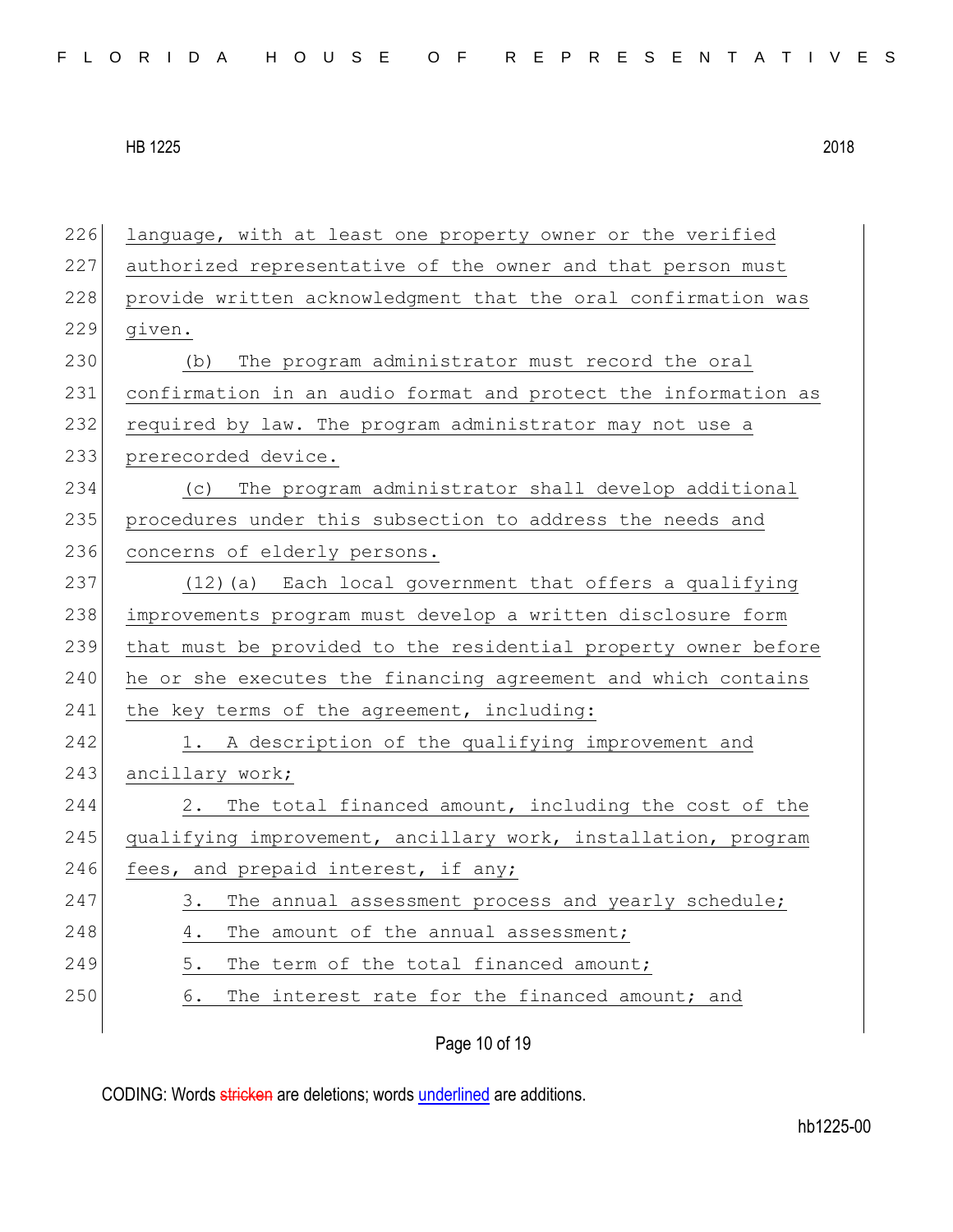| 251 | The annual percentage rate.<br>7.                               |
|-----|-----------------------------------------------------------------|
| 252 | The disclosure form must also contain the following<br>(b)      |
| 253 | statements and must be individually acknowledged by the         |
| 254 | residential property owner:                                     |
| 255 | 1. "I understand that if I sell or refinance the                |
| 256 | property, I may be required to pay off the outstanding financed |
| 257 | amount as a condition of the sale or the refinance."            |
| 258 | 2. "I understand that I cannot be assessed a penalty if I       |
| 259 | prepay the outstanding financed amount."                        |
| 260 | 3. "I understand that utility savings are not guaranteed        |
| 261 | and will not reduce the assessment payments or total financed   |
| 262 | amount."                                                        |
| 263 | 4. "I understand that the annual assessment will be paid        |
| 264 | when property taxes are paid and will result in a lien being    |
| 265 | placed on my property."                                         |
| 266 | 5. "I understand that the annual assessment will be added       |
| 267 | to my property tax bill and if I pay my property taxes through  |
| 268 | my mortgage payment using an escrow or impound account, I       |
| 269 | should notify my mortgage lender, so that my monthly mortgage   |
| 270 | payment can be adjusted to cover the increased property tax     |
| 271 | bill."                                                          |
| 272 | 6. "I understand that if I fail to pay the annual               |
| 273 | assessment, I may incur penalties and fees and the local        |
| 274 | government could issue a tax certificate which might result in  |
| 275 | me losing my property."                                         |
|     |                                                                 |

Page 11 of 19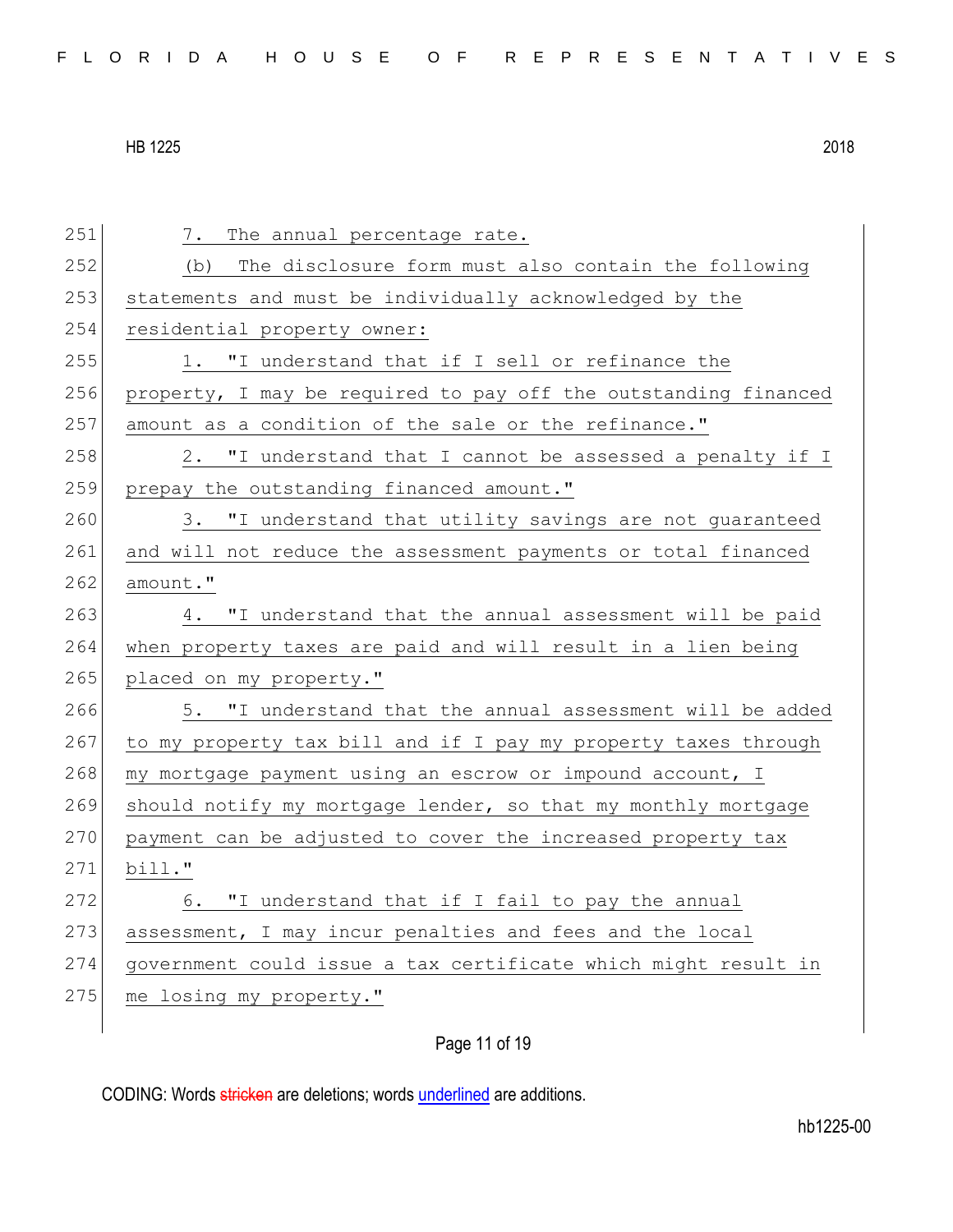| 276 | 7. "I understand that I should seek professional tax            |
|-----|-----------------------------------------------------------------|
| 277 | advice if I have questions regarding tax credits, tax           |
| 278 | deductibility, or the tax impact on the annual assessment or    |
| 279 | the financing agreement."                                       |
| 280 | 8. "I understand that I have 3 days to cancel the               |
| 281 | financing agreement. The 3-day right expires on midnight of the |
| 282 | third business day after I sign the agreement."                 |
| 283 | (c) In addition, a program administrator must provide a         |
| 284 | printed cancellation form to the residential property owner no  |
| 285 | later than the time the property owner signs the financing      |
| 286 | agreement which would allow the property owner to cancel the    |
| 287 | contract.                                                       |
| 288 | (13) (a) A contract to sell or install a qualifying             |
| 289 | improvement that is related to an application for financing in  |
| 290 | a qualifying improvements program for a residential property is |
| 291 | unenforceable and a contractor may not begin work under such a  |
| 292 | contract if:                                                    |
| 293 | The property owner would not have entered into the<br>1.        |
| 294 | contract but for the belief that the qualifying improvement or  |
| 295 | its installation would be paid under the financing agreement;   |
| 296 | The property owner applied for, accepted, and canceled<br>2.    |
| 297 | a qualifying improvement financing agreement within the 3-day   |
| 298 | right-to-cancel period set forth in subparagraph (12) (b) 8.    |
| 299 | If a contractor has initiated work on a residential<br>(b)      |
| 300 | property under an unenforceable contract as determined under    |
|     |                                                                 |

Page 12 of 19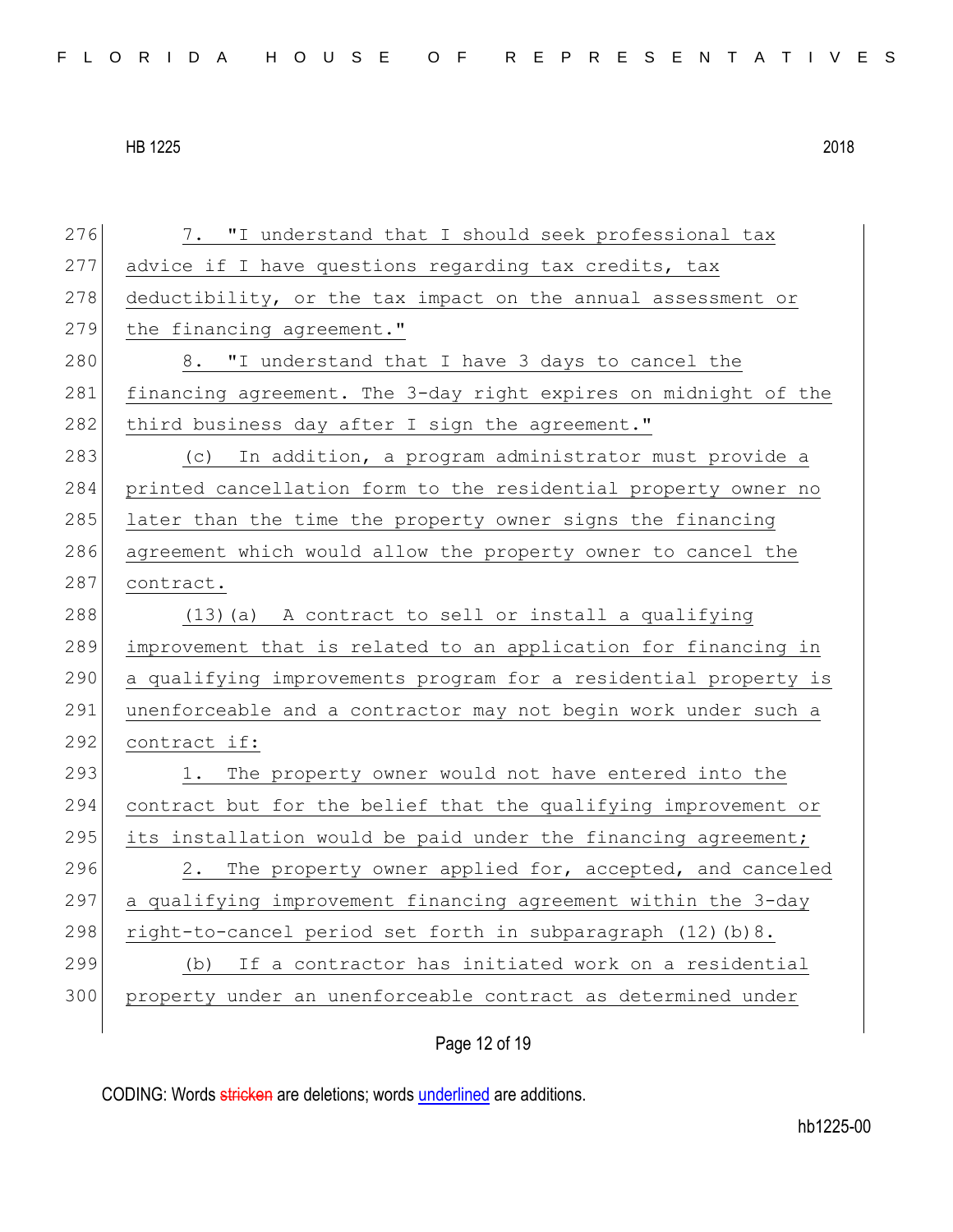301 paragraph (a), the contractor: 1. May not receive compensation for that work under the 303 financing agreement. 2. Shall restore the property to its original condition 305 at no cost to the property owner. 306 3. Shall immediately return any money, property, and other consideration given by the property owner. If the property owner provided any property and the contractor does not or cannot return it, the contractor shall immediately return the fair market value of the property or its value as designated in the contract, whichever is greater. (c) If the contractor has delivered chattel or fixtures to the residential property pursuant to an unenforceable contract, the contractor shall have 90 days from the date the contract was executed to retrieve the chattel or fixtures provided that: 317 1. The contractor has fulfilled the requirements of subparagraphs (b) 2. and 3. 2. The chattel and fixtures can be removed at the 320 contractor's expense without damaging the property owner's 321 property and practically returned. 322 (d) The residential property owner may retain any chattel or fixtures provided pursuant to an unenforceable contract if a contractor fails to comply with the provisions of this 325 subsection.

## Page 13 of 19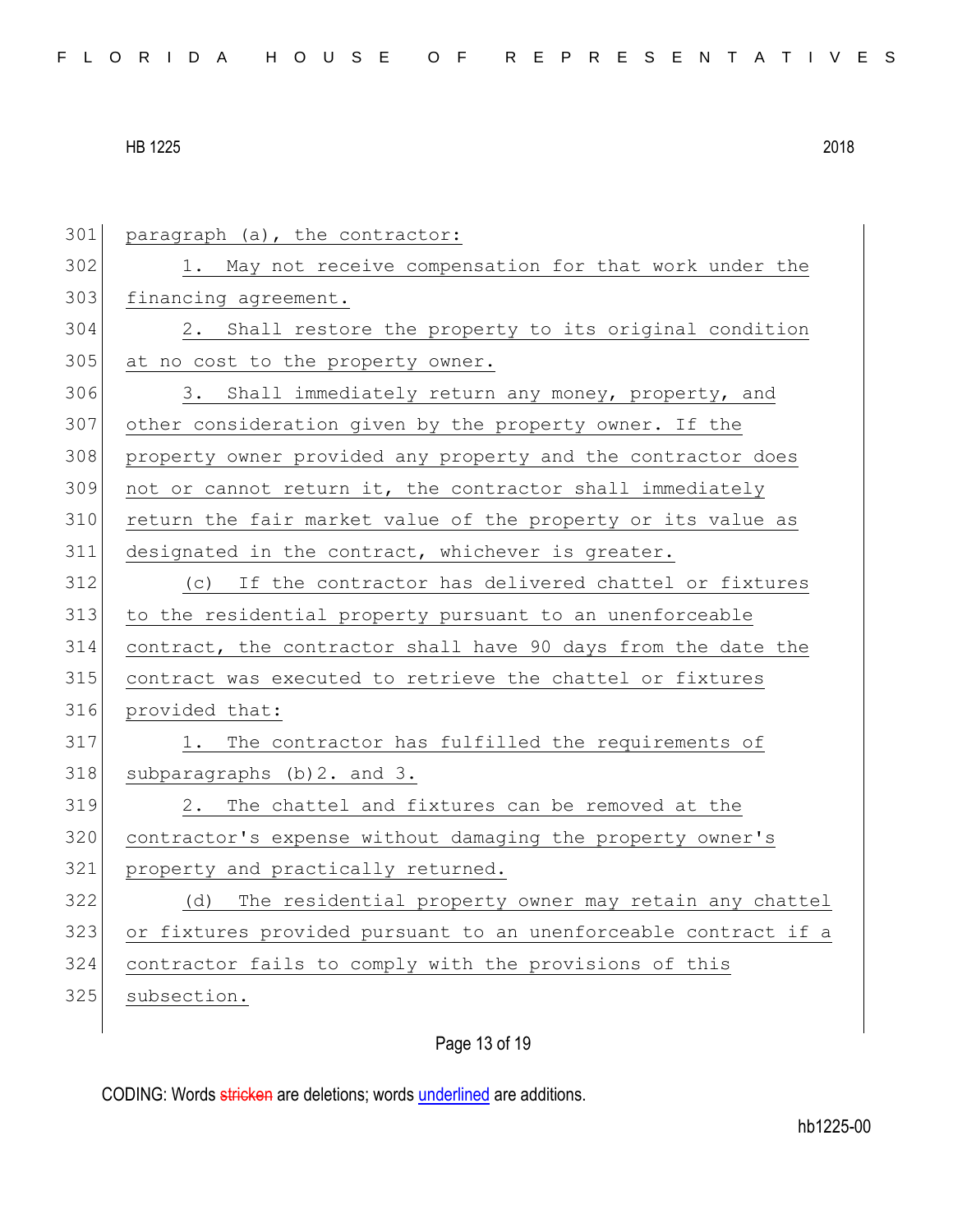| 326 | (e) A contract which is otherwise unenforceable under           |
|-----|-----------------------------------------------------------------|
| 327 | this subsection remains enforceable if the residential property |
| 328 | owner waives his or her right to cancel the contract, allows    |
| 329 | the contractor to proceed with the installation of the          |
| 330 | qualifying improvement, and cancels the financing agreement.    |
| 331 | (14) (a) A program administrator may not authorize a            |
| 332 | contractor or third party to advertise the availability of      |
| 333 | financing agreements or solicit property owners on behalf of    |
| 334 | the program administrator, unless:                              |
| 335 | The contractor or third party maintains the<br>1.               |
| 336 | appropriate registration or certification from the Construction |
| 337 | Industry Licensing Board or any other permit, license, or       |
| 338 | registration required to conduct business in the jurisdiction   |
| 339 | where it operates, and provides proof of having the required    |
| 340 | bond and insurance coverage amounts.                            |
| 341 | 2.<br>The program administrator obtains the contractor's or     |
| 342 | third party's written agreement that the contractor or third    |
| 343 | party will meet applicable laws and rules and qualifying        |
| 344 | improvement program policies and procedures, including those on |
| 345 | advertising and marketing.                                      |
| 346 | (b) A program administrator may not provide any direct or       |
| 347 | indirect cash payment or thing of material value to a           |
| 348 | contractor in excess of the actual price charged by that        |
| 349 | contractor for the sale and installation of the qualifying      |
| 350 |                                                                 |
|     | improvements that are financed by a financing agreement.        |

Page 14 of 19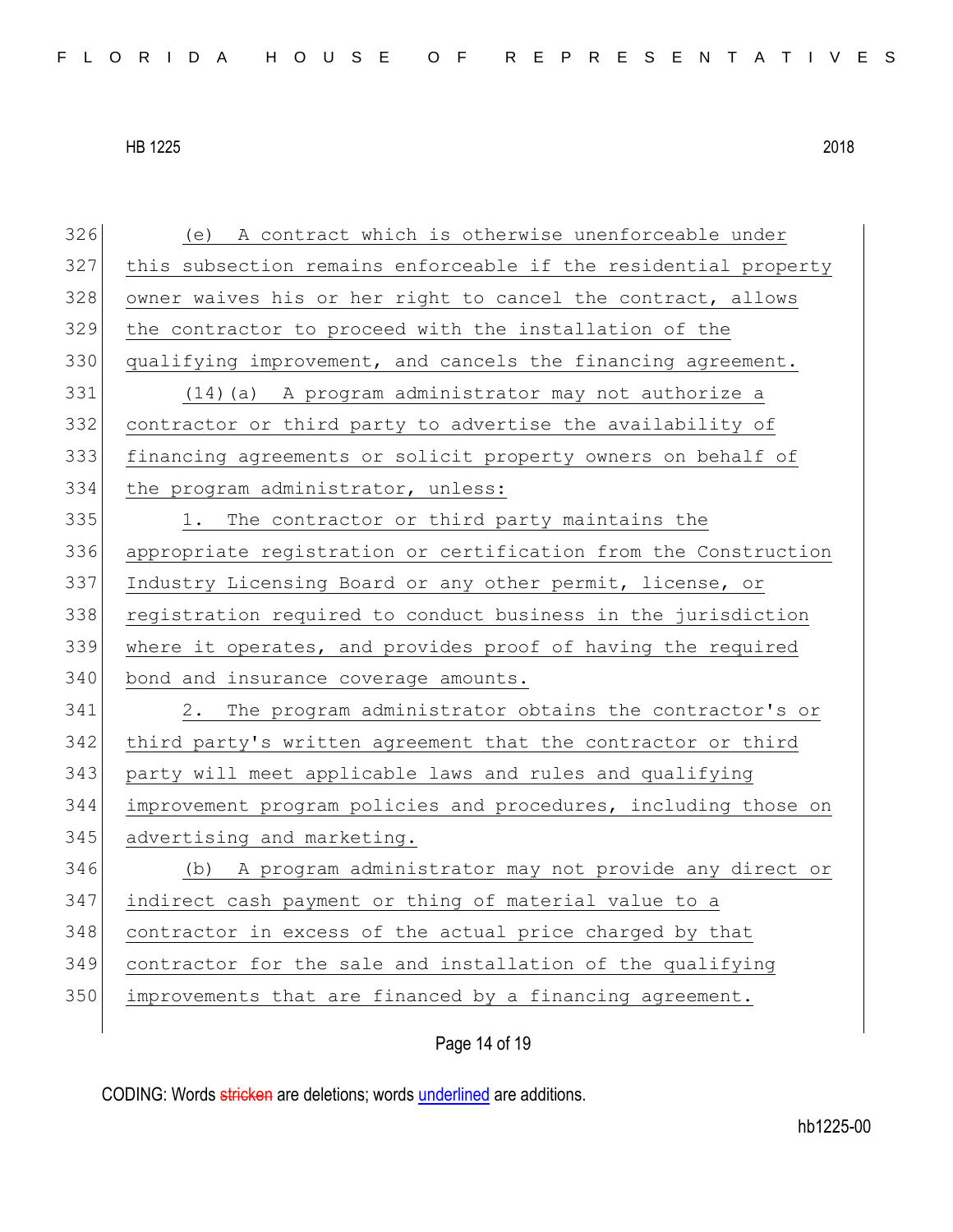| 351 | However, a program administrator may provide information or    |
|-----|----------------------------------------------------------------|
| 352 | service to a contractor to facilitate the installation of a    |
| 353 | qualifying improvement for a property owner.                   |
| 354 | (c) A program administrator may not reimburse a                |
| 355 | contractor for its expenses for advertising and marketing      |
| 356 | campaigns and materials. A program administrator and a         |
| 357 | contractor may share expenses in connection with joint         |
| 358 | advertising and marketing campaigns and materials, if the      |
| 359 | expenses are shared on a commercially reasonable basis.        |
| 360 | (d) A program administrator may not provide any direct         |
| 361 | cash payment or other thing of material value to a property    |
| 362 | owner explicitly conditioned upon the property owner entering  |
| 363 | into a financing agreement. However, a program administrator   |
| 364 | may offer programs or promotions that provide reduced fees or  |
| 365 | interest rates if the reduced fees or interest rates are       |
| 366 | reflected in the financing agreements and are not provided to  |
| 367 | the property owners as cash consideration.                     |
| 368 | (e) A program administrator, contractor, or a third party      |
| 369 | may not make any representation as to the tax deductibility of |
| 370 | a financing agreement unless that representation is consistent |
| 371 | with representations, statements, or opinions of the Internal  |
| 372 | Revenue Service or an applicable state tax agency with regard  |
| 373 | to the tax treatment of non-ad valorem assessments.            |
| 374 | A program administrator may not provide to a<br>(f)            |
| 375 | contractor engaged in soliciting financing agreements on its   |
|     |                                                                |

Page 15 of 19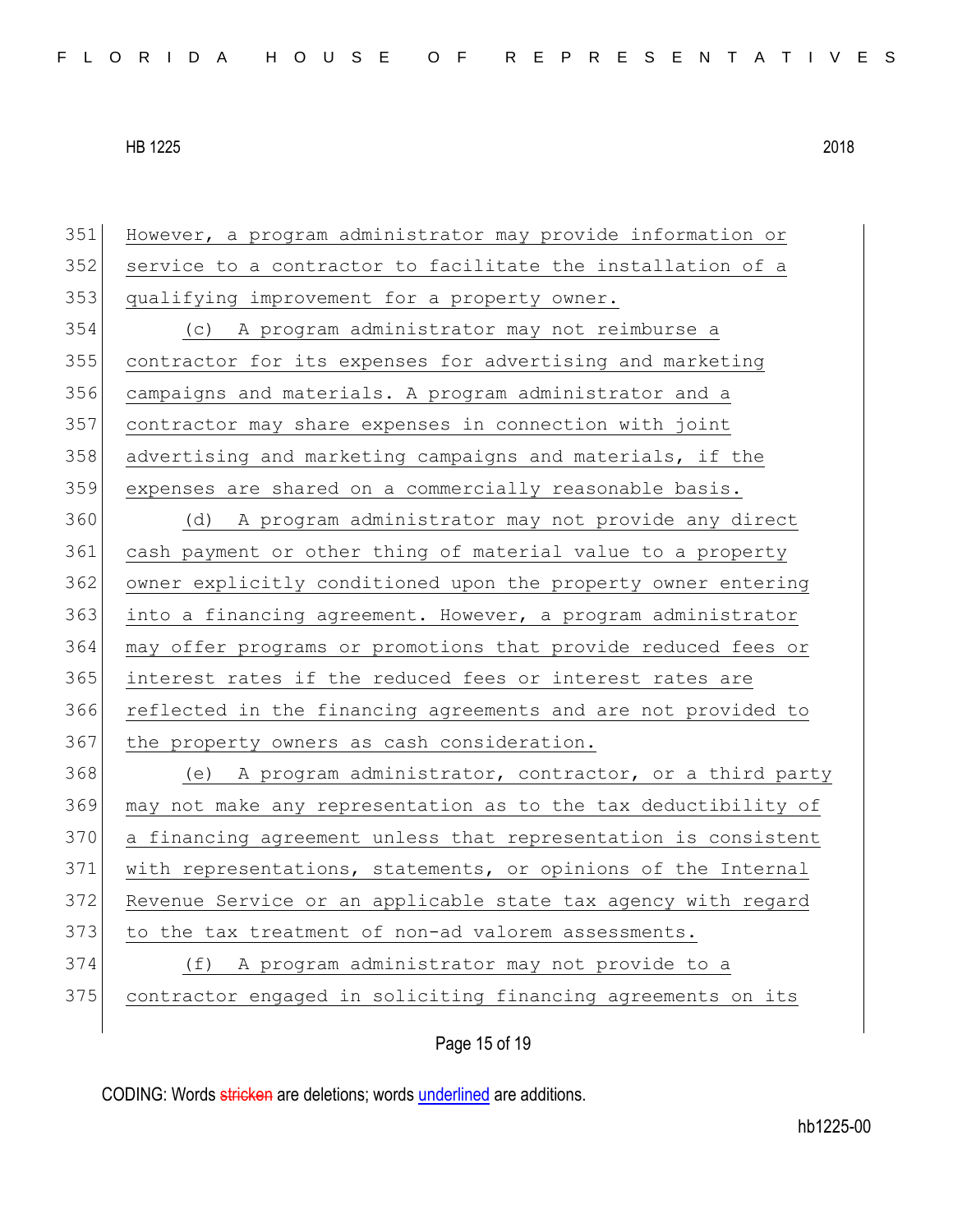behalf any information that discloses the amount of funds for which a property owner is eligible for qualifying improvements 378 or the amount of equity in a property. (g) For residential properties, a contractor may not provide a different price for a qualifying improvement financed 381 under this section than the contractor would provide if the property owner paid for the improvement in cash. (15) A program administrator may not make the final payment to a contractor unless the property owner has signed a 385 certificate of completion. 386 (16)(a) The qualifying improvements program must post, on its website, an updated list of products that have been approved by the local government as qualifying improvements. The list shall, at a minimum, include the following information 390 for each product on that list: 391 1. A name or description of the product. 2. Eligibility criteria, including performance 393 thresholds, certification requirements, and installation criteria. (b) A product may not be included on the list unless the product meets one or more standards or certification criteria established by appropriate federal government agencies or by 398 credible third-party private organizations. (c) A program administrator may include additional 400 products as part of an overall project for qualifying

Page 16 of 19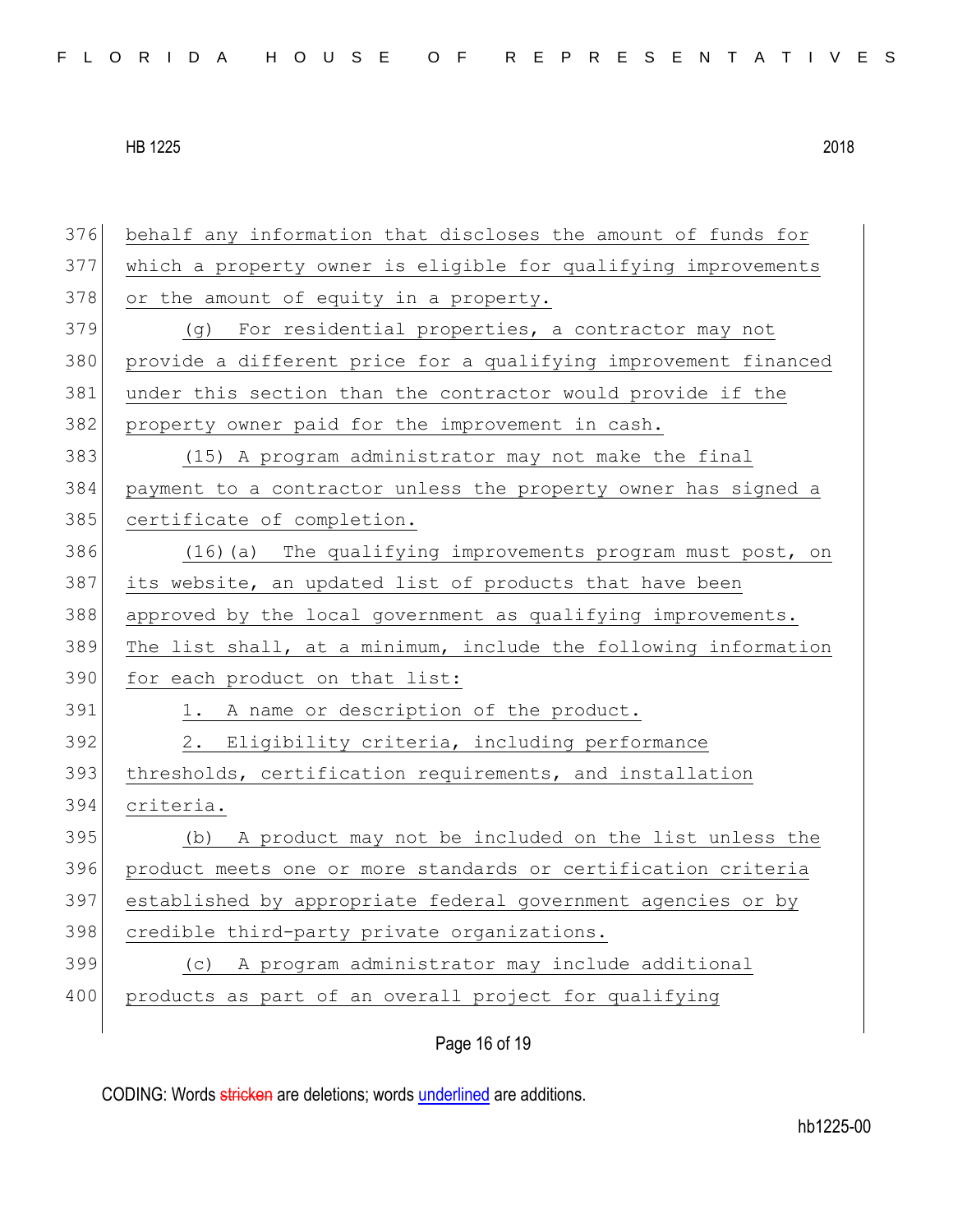401 improvements that are not included in the list of products if 402 the following information is available: 403 1. An application process, approved by the local 404 government, that allows a contractor or property owner to 405 request a product to be considered as a qualifying improvement. 406 2. Guidelines approved by the local government, which the 407 program administrator will use in reviewing the application for 408 a custom improvement. The quidelines must identify minimum 409 requirements needed for approval of a custom improvement. 410  $(18)$   $(8)$  A local government may enter into a financing 411 agreement only with the record owner of the affected property. 412 Any financing agreement entered into pursuant to this section 413 or a summary memorandum of such agreement shall be recorded in 414 the public records of the county within which the property is 415 located by the sponsoring unit of local government within 5 416 days after execution of the agreement. The recorded agreement 417 shall provide constructive notice that the assessment to be 418 levied on the property constitutes a lien of equal dignity to 419 county taxes and assessments from the date of recordation. An 420 agreement, including supporting documents and disclosures, 421 entered into under this section does not need to be notarized.  $422$  (49) Before entering into a financing agreement, the local 423 government shall reasonably determine that all property taxes 424 and any other assessments levied on the same bill as property 425 taxes are paid and have not been delinquent for the preceding 3

Page 17 of 19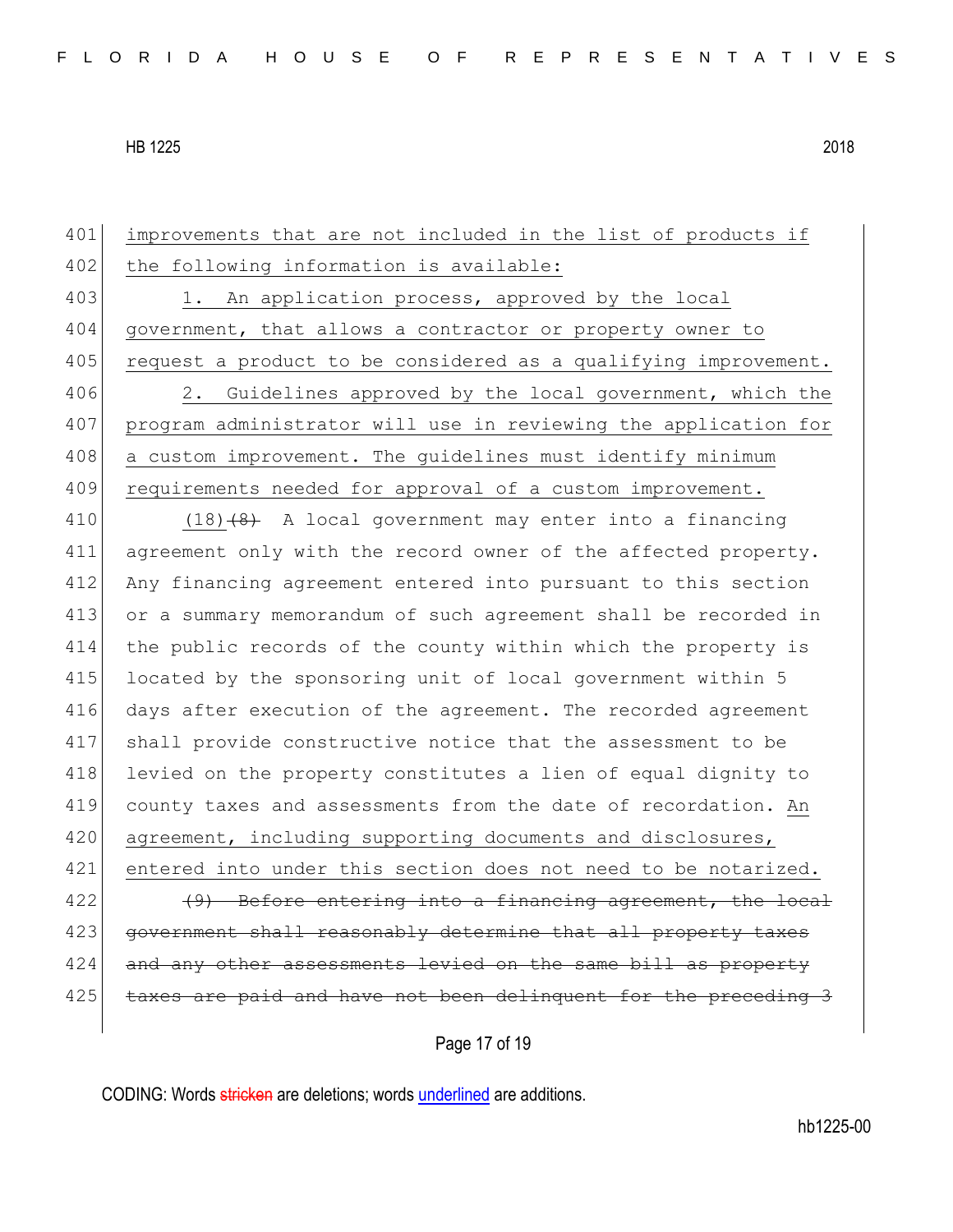| 426 | years or the property owner's period of ownership, whichever is |
|-----|-----------------------------------------------------------------|
| 427 | less; that there are no involuntary liens, including, but not   |
| 428 | limited to, construction liens on the property; that no notices |
| 429 | of default or other evidence of property-based debt delinquency |
| 430 | have been recorded during the preceding 3 years or the property |
| 431 | owner's period of ownership, whichever is less; and that the    |
| 432 | property owner is current on all mortgage debt on the property. |
| 433 | (25) The qualifying improvements program shall post on          |
| 434 | its website a report by December 31 each year containing the    |
| 435 | following information, separated by city, county, and zip code, |
| 436 | and all methodologies and supporting assumptions or sources     |
| 437 | relied upon in preparing the report:                            |
| 438 | The number of qualifying improvements funded.<br>(a)            |
| 439 | The aggregate, average, and median dollar amounts of<br>(b)     |
| 440 | annual and total qualifying improvements assessments funded.    |
| 441 | The percentage, the number, and the dollar value of<br>(C)      |
| 442 | qualifying improvements assessments represented by the category |
| 443 | types consisting of energy efficiency, renewable energy, and    |
| 444 | wind resistance.                                                |
| 445 | The number of defaulted assessments including the<br>(d)        |
| 446 | total number and defaulted amount, the number and dates of      |
| 447 | missed payments, the total number of parcels defaulted and      |
| 448 | years in default, and the percentage of defaults by total       |
| 449 | assessments.                                                    |
| 450 | The total amount of energy saved, total dollar amount<br>(e)    |
|     |                                                                 |
|     | Page 18 of 19                                                   |